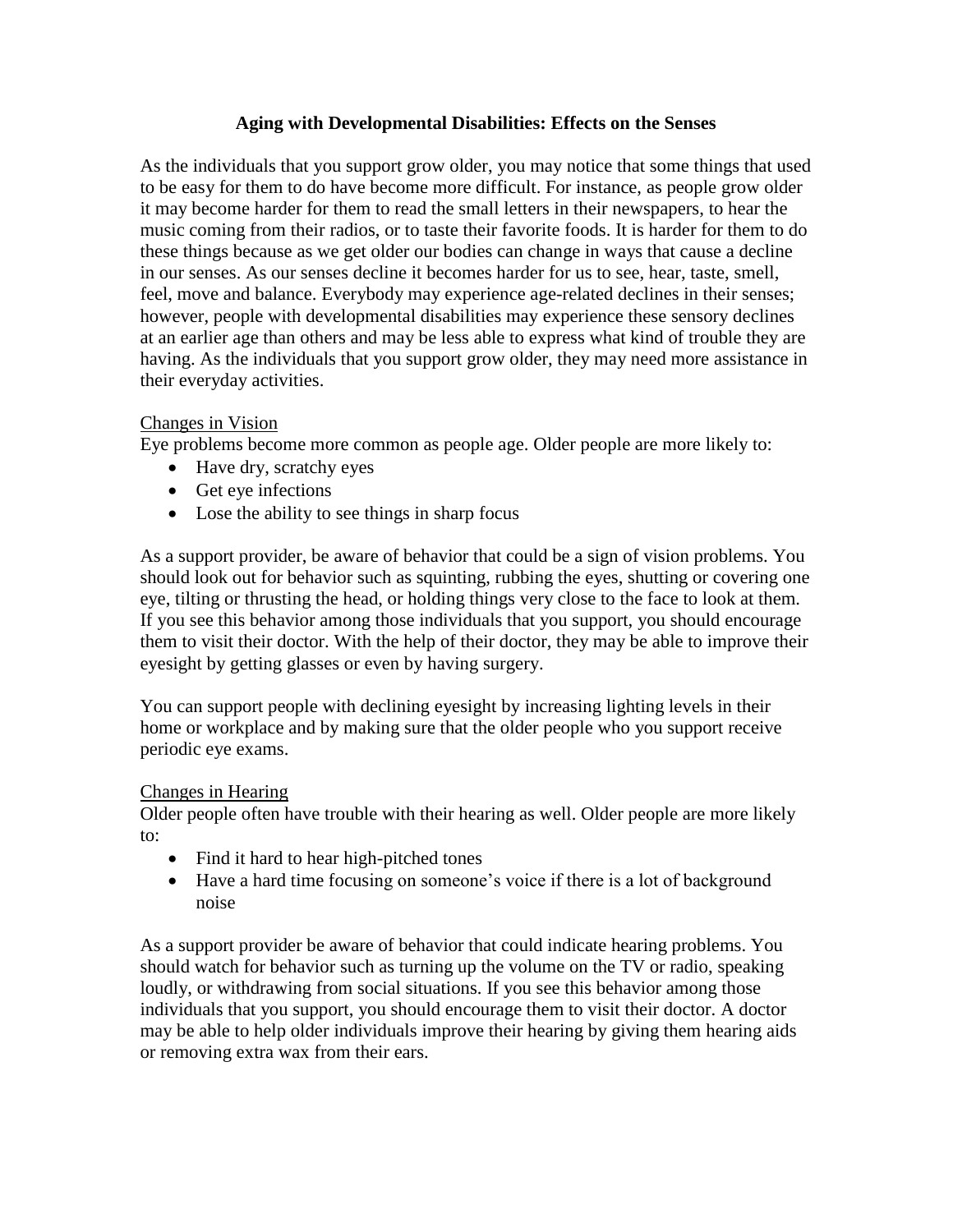You can support people with hearing loss by looking directly at them when you are speaking, speaking clearly and slowly, and allowing the person time to sort out what you have said.

# Changes in Taste and Smell

The senses of taste and smell get weaker as people age. Older people often:

- Have a hard time tasting foods
- Do not feel thirsty, even when their bodies need water

Since older consumers may not be able to taste or smell their food as well as they did before, they may not eat as much. You should also check for odors on the bodies and clothing of older adults. If you find that individuals who you support are experiencing difficulties with tasting and smelling you should encourage them to talk to their doctor. Their doctor may be able to tell if this loss of taste and smell is normal or if it is being caused by some disease that can be treated.

You can support people who have declining senses of taste and smell by adding more seasonings to the food you prepare (although salt should be avoided), checking whether food tastes or smells spoiled, and reminding older people to drink enough water to avoid dehydration.

# Changes in the Skin

As people age, changes in their skin can cause their sense of touch to decline. As people get older:

- Their skin becomes dryer and can crack, bruises easily, becomes thinner, and is more likely to break
- They are more likely to develop pressure sores if they have limited mobility
- Their skin becomes less able to adjust to temperatures that are too warm or too cold

As a support provider you should be aware of signs of skin problems. Examine skin for cuts, burns, and pressure sores and look out for people wearing jackets indoors because they feel cold. If you notice that those in your care are experiencing difficulties with their skin, you should encourage them to talk to their doctor. Their doctor may be able to give them tips about what to do to stay healthy and not injure themselves even with their declining sense of touch.

You can support older people and help prevent dry and flaky skin by gently rinsing away soap after baths, drying the skin, and applying moisturizing lotion. You can also help by making sure that people who cannot move themselves are frequently repositioned and by trying to maintain a comfortable indoor temperature. Also, make sure that hot and cold water faucets are easy to identify, and easy to turn on and off.

# Changes in Movement and Balance

Aging can also cause changes in movement and balance. As people grow older:

• Muscles lose their strength and tone